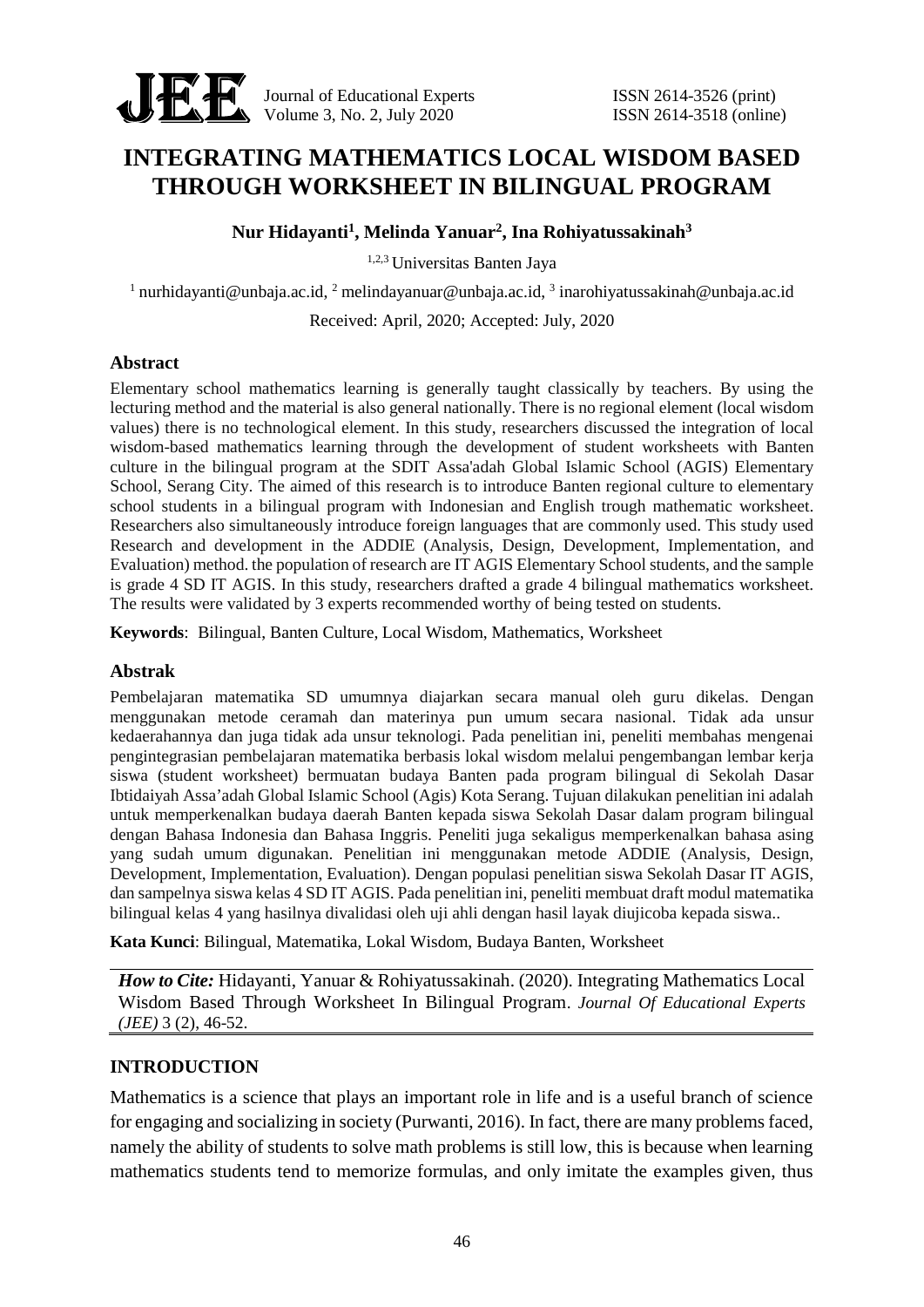each time a different question is given, the student has not been able to work on the question even though the student has been given handbook (Anggoro, 2015). Currently, not only for senior high school (SMA) and junior high school (SMP) there are bilingual programs, but also at elementary schools (SD) there are also bilingual programs. One of them is mathematics. Mathematics in bilingual programs is still a very scary paradigm, because mathematics has a very abstract nature (Hasbullah, 2018).

The contents of student worksheets must also be able to develop students' thinking skills. This is in accordance with the research that has been done that student worksheets should be able to support and encourage students to be able to think, analyze, and compile the results of their own activities (Hernawati, 2015). Mathematics subjects in elementary school education units include the following aspects: (1) Numbers, (2) Geometry, (3). Data Processing. Number coverage includes numbers and figures, calculations, and estimates. This is stated in the syllabus for the fourth grade of elementary school at first semester in curriculum 2013. Using bilingual student worksheets in mathematics learning can improve students 'ability to solve math problems in English with an indicator of success in research is the increase in students' ability to solve math problems in English with the attainment of the minimum completeness criteria (KKM) (Zuraidah, 2017). ADDIE method developed by Dick and Carrey, developing local wisdom bilingual worksheet in Math that have been validated by material experts, media experts, linguists and trials, the average score is very good in the material category, the media gets very good scores and very good also in the field of language (Sandiyanti, 2018).

Student worksheets is an instruction sheet for students to carry out an activity in the learning process, as well as a list of tasks and a place to record observations (Astuti, 2017). The width of this activity is usually in the form of instructions, steps to complete a task (Majid, 2006). Adding student worksheets contains a set of basic activities that must be done by students to maximize understanding in an effort to form basic abilities according to indicators of achievement of learning outcomes that must be taken (Triyanto, 2015). Local wisdom should also be preserved to develop regional culture, but it is more often ignored in learning, only briefly conveyed to students, not discussing the roots of regional culture. This is only understood and cannot be applied in everyday life (Ulfah, 2018). Learning tools based on local wisdom developed in valid categories so that they are quite effective in improving students' problem solving abilities (Wahyuni, 2015). Furthermore, learning that is oriented towards local wisdom gives a more contextual impression in learning therefore students easily understand the material being studied (Fannie, 2014).

#### **METHOD**

The data analysis technique used in this research is descriptive analysis, namely by calculating the average score of the validity score of each validity indicator of the student worksheet and the average used response score. Validation score given by the expert as a result of validation. The feasibility of student worksheets developed from user response scores (on a small-scale trial). This research is a research and development (Research and Development). This study uses the ADDIE research model, namely analysis, design, development, implementation and evaluation (Gunaydin, 2016). The systematic process is represented by the acronym ADDIE, namely analysis, design, development, implementation, evaluation (Aldoobie, 2015). This research is in accordance with the ADDIE research stages, which begins with the analysis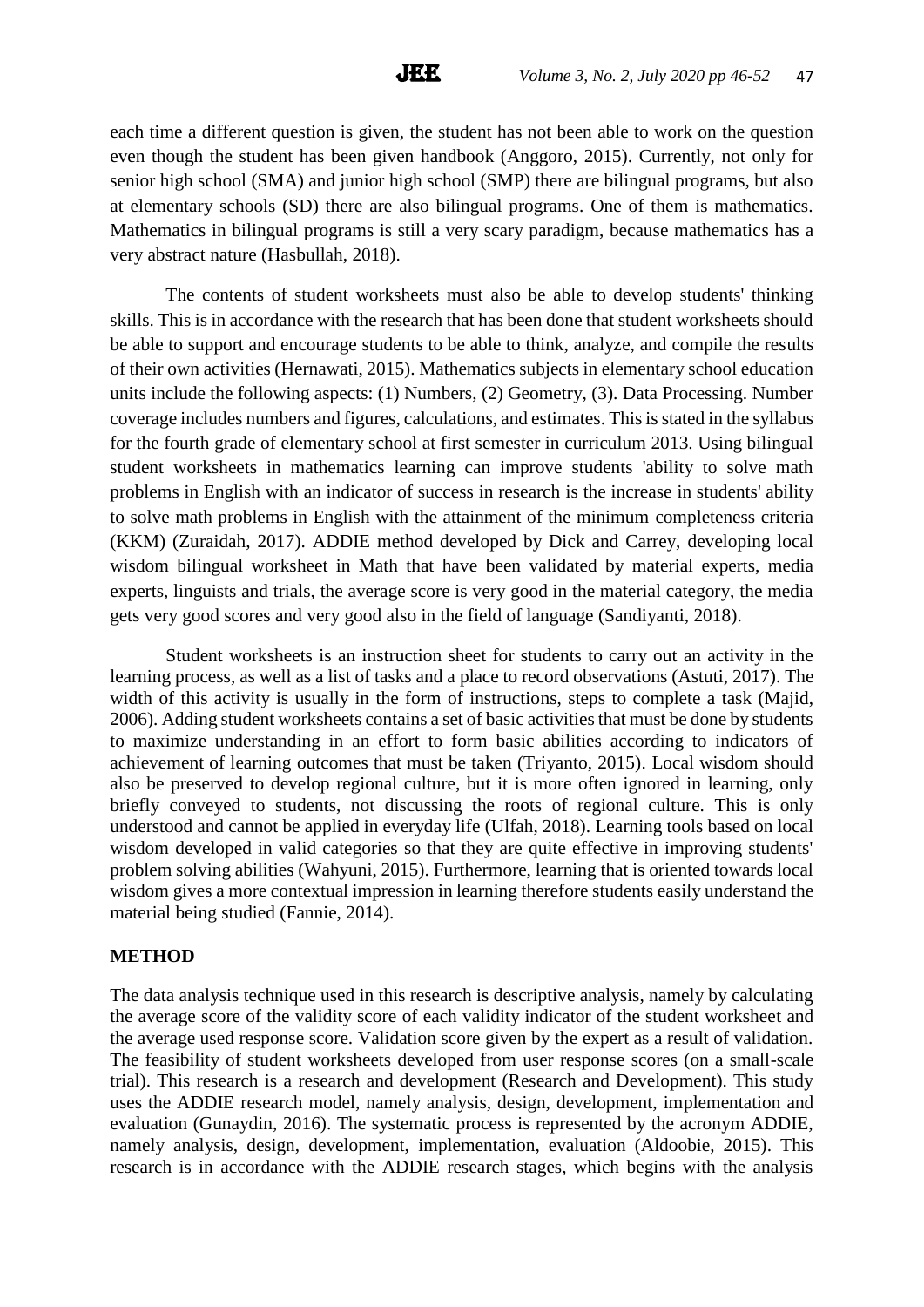process and the evaluation process. The development design used in this study is ADDIE, describing the ADDIE design stages as follows :



# **Figure 1.** ADDIE design stages

At the analysis stage, the researcher conducted a learning analysis. it is found that the learning is centered on the teacher. The student worksheets made by the teacher used have not been able to fully assist students in learning objectives because the concepts proposed are still very general, the examples of stories presented do not contain elements of local wisdom that are appropriate to the child's learning environment. Based on the analysis, the use of bilingual mathematics student worksheet based on local wisdom is one way to overcome this problem. At the design stage, the writer determines the format and design. At the develop stage, the designs obtained from the design stage are developed into bilingual Mathematics Worksheets based on local wisdom. The response of teachers and students about the developed bilingual worksheets local wisdom based is good.

The implementation of this research and development, the researcher used two types of data collected, namely, quantitative data and qualitative data. The data collection technique used to obtain data on student responses to illustrated bilingual student worksheets used a questionnaire by distributing a G- form link.

| No | Category                          | Score |
|----|-----------------------------------|-------|
|    | Very High                         |       |
|    | High                              |       |
|    | Low                               |       |
|    | Very Low                          |       |
|    | $(0, \ldots, 0, 0, \ldots, 0, 0)$ |       |

**Table 1.** Guidelines for Questionnaire Assessment Scores

(Source: Sugiyono, 2015)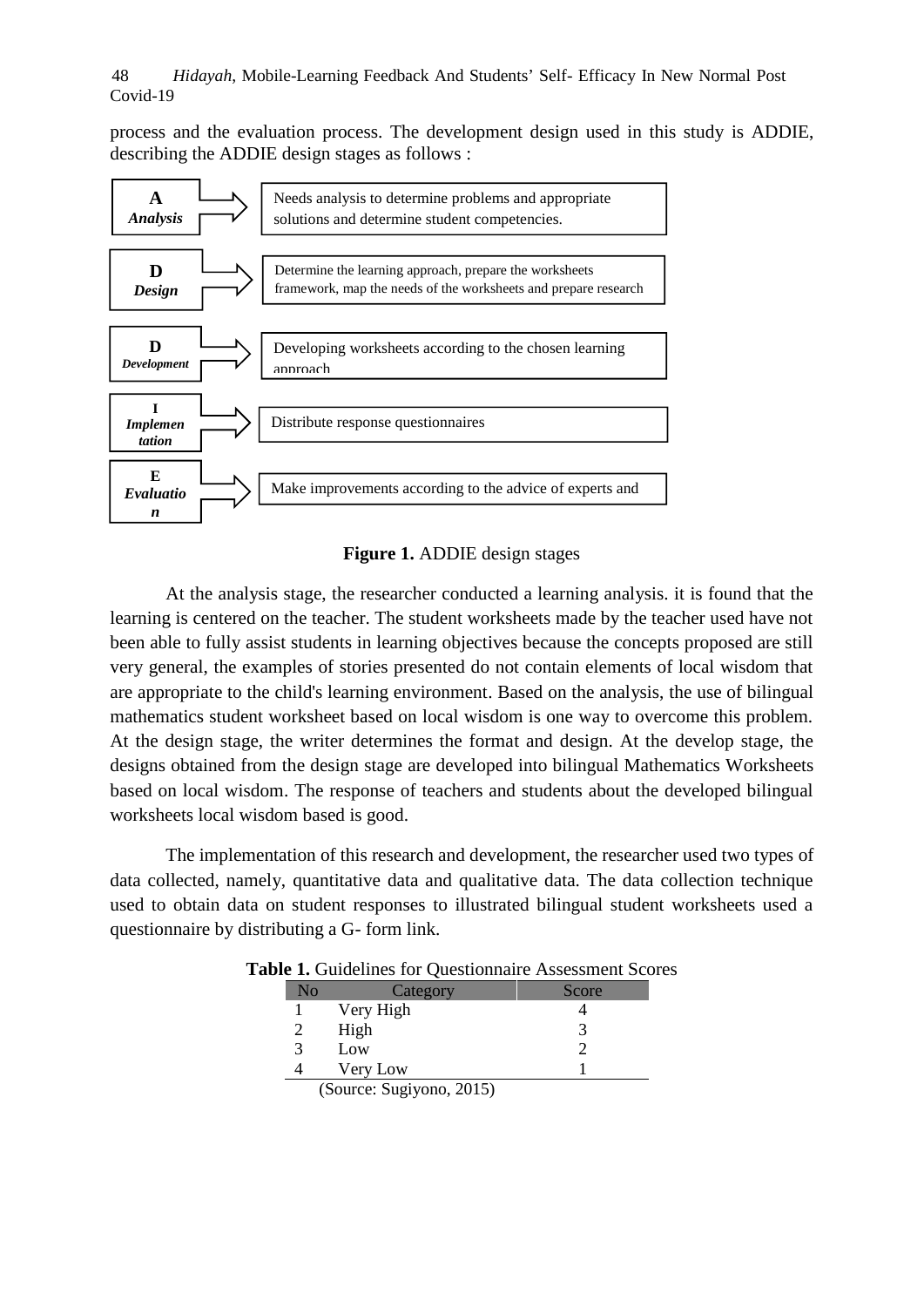Furthermore, the calculation of each question item is carried out using the following formula:

$$
P = \frac{\sum x}{m} \times 100\%
$$

 $P =$  Percentage of eligibility  $\Sigma$   $x$  = Total score

The final step is to conclude the calculation results based on aspects by looking at table 2, bellow :

|  | <b>Table 2.</b> Categories of the validity of the design student worksheet format |  |
|--|-----------------------------------------------------------------------------------|--|
|  |                                                                                   |  |

| Percentage                 | Category      |
|----------------------------|---------------|
| $75\% \leq \bar{x}$ < 100% | Very Good     |
| $50\% \leq \bar{x}$ < 75%  | Enough        |
| $25\% \leq x \leq 50\%$    | Not Good      |
| $0\% \leq \bar{x} < 25\%$  | Very Not Good |

The development product will end when the assessment score on this student worksheet has met the eligibility requirements with the suitability level of the material and design, which is categorized as very attractive. By having the following categories:

| <b>Lable 5.</b> Categories of validity of student worksheet contents |           |  |
|----------------------------------------------------------------------|-----------|--|
| Percentage                                                           | Category  |  |
| $3,25 \leq \bar{x} < 4$                                              | Very High |  |
| $2,50 \leq \bar{x} < 3,25$                                           | High      |  |
| $1,75 \leq \bar{x} < 2,50$                                           | Low       |  |
| $1,00 \leq \bar{x} < 1,75$                                           | Very Low  |  |
|                                                                      |           |  |

**Table 3.** Categories of validity of student worksheet contents

The criteria for drawing conclusions on the developed student worksheet are defined as follows:

- a. Each component of the assessment for the student worksheet format is declared valid if the validity is high according to table 3.
- b. Each component of the assessment of the contents of the student worksheet is declared valid if each statement on the indicator gets a score of 3 and 4, the validity is high or very high according to table 2.

|    | Table 4. Criteria for LKS User Response |                          |
|----|-----------------------------------------|--------------------------|
| No | <b>Response Interval</b>                | <b>Category Response</b> |
|    | $3,25 \le R < 4$                        | Very High                |
|    | $2,50 \leq R < 3,25$                    | High                     |
| 3  | $1,75 \leq R < 2,50$                    | Low                      |
|    | $1,00 \leq R < 1,75$                    | Very Low                 |

Practicality user response student worksheets based on local wisdom, seen from the responses of teachers and students to student worksheets. Student worksheets are declared fit for used if the user's response is in the high or very high category.

#### **3. Result and Discussion**

The development of student worksheets based on local wisdom that has been carried out show the following results: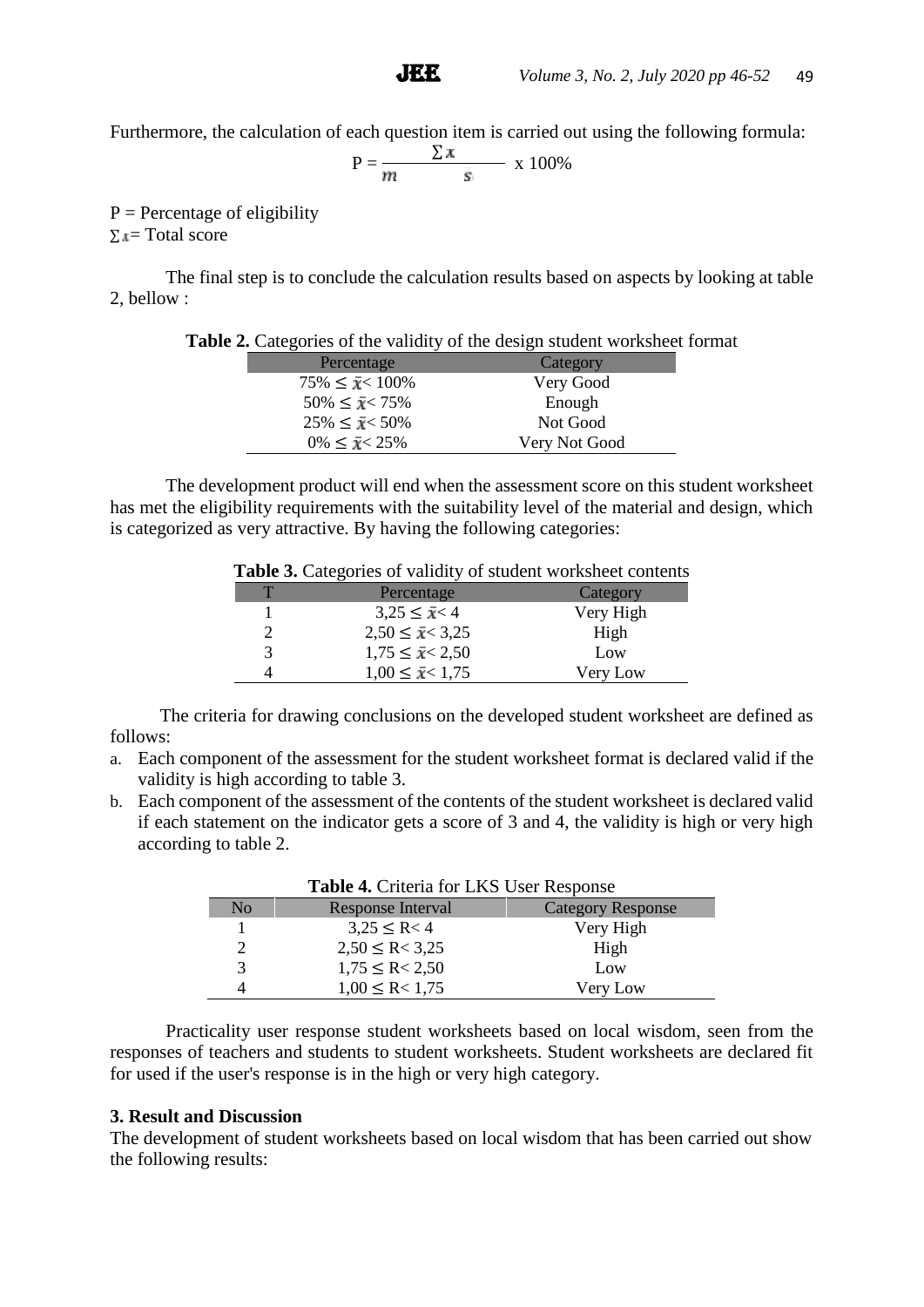*Hidayah*, Mobile-Learning Feedback And Students' Self- Efficacy In New Normal Post Covid-19 50

|       | $\epsilon$ 5. The results of the validation of the student worksheet design form |           |  |
|-------|----------------------------------------------------------------------------------|-----------|--|
| User  | Average                                                                          | Category  |  |
| V-1   | 3,305                                                                            | Very good |  |
| $V-2$ | 3,305                                                                            | Very good |  |

**Table 5.** The results of the validation of the student worksheet design format

Based on the expert validation above, design format of worksheet got average score 3,305 was very good criterion. It means that format of worksheet design was valid to be used as material development that propose by researcher.

**Table 6.** The results of the validation of the contents of the student worksheet width

| User | <b>Average</b> | <b>Category</b> |
|------|----------------|-----------------|
| V-I  | 3,37           | Very good       |
| V-2  | 3,37           | Very good       |

Based on validation experts Questionaire, got average score 3,37 was very good criterion. It means that *worksheet* was valid to be used for 4<sup>th</sup> grade students as their material, exercise and references in their learning. In this research and development, the researcher drafted material into bilingual worksheet of mathematic with local wisdom values and without disseminated to large group test because the pandemic of Covid 19, the student learns at home by daring and also the drafted need more critic to be great product.

**Table 7.** Results of validation of student worksheet user responses

| Jser    | <b>Average</b> | <b>Category</b> |
|---------|----------------|-----------------|
| Teacher |                | Very good       |
| Student | 3,6            | Very good       |

Score of questionnaires from teacher and students as user of development product delivered by G-form on Whatsapp given for teacher and students, it got average score very good criterion. it could be references for the researcher to be continue the worksheet development until disseminated and granted ISBN and HAKI and could be useful for students 4<sup>th</sup> elementary school in Banten or Indonesia.

# **CONCLUSION**

The development of student worksheets on bilingual mathematics subjects based on local wisdom can provide opportunities for students to increase knowledge and build creativity in learning English. Through this learning strategy, researchers make teaching materials that can help teachers in the classroom in providing material and students can easily understand the material provided by the teacher in class. In making student worksheets, researchers used expert tests for validation. As well as mathematical knowledge, the use of English, the context of the suitability of the use of animation, the suitability of the cover design. In this case, the researchers only make a draft student worksheet consisting of 2 chapters, namely the operation of counting numbers and multiples and a factor of a say according to the additional output in submitting a research grant proposal for novice lecturers. In addition, it will be continued in the next grant by making textbooks for grade 4 elementary schools, therefore that researchers can contribute creative works to the world of education. This is almost the same as the research which explains that the developed worksheets are declared valid where the validity of the student worksheet format is high. This is similar to research that describes the results of the feasibility test for teaching material products in the form of bilingual worksheets with a contextual approach both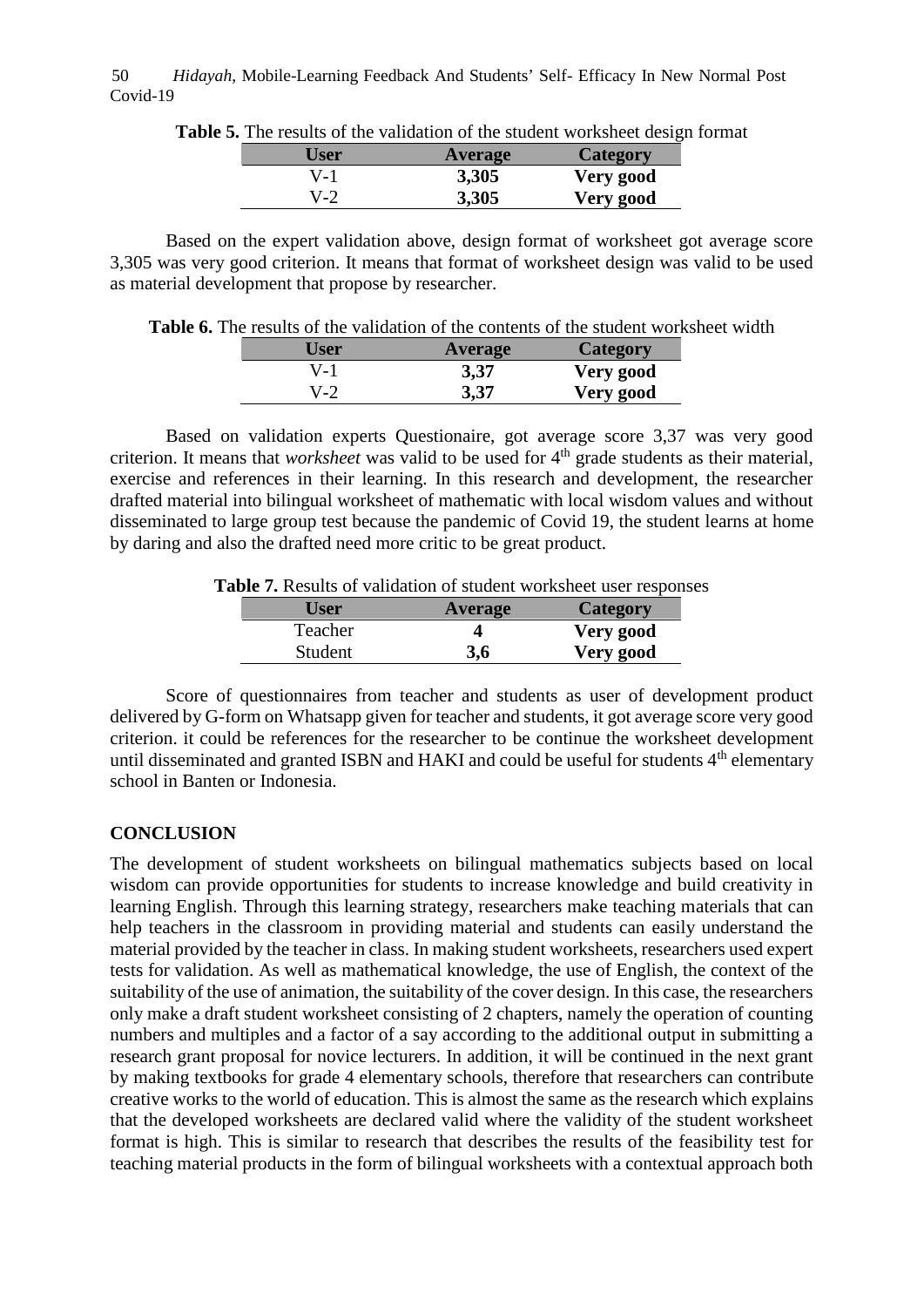from the test of material experts, media experts, linguists, teachers and students that can be used or valid, therefore it can help teacher learning in class (Veny, 2014).

# **ACKNOWLEDGMENT**

Appreciation and thanks to the Directorate of Research and Community Service (DRPM). The Ministry of Research and Technology / National Agency for Research and Innovation, which has funded the research activities for beginner lecturers (PDP) in 2020 with the title Integrating Local Wisdom-Based Mathematics Learning Using Worksheets with Banten Culture in the Bilingual Program at SDIT ASSA'ADAH GLOBAL ISLAMIC SCHOOL (AGIS) Kota Serang Banten. Thank you also to the Institute for Development, Research and Community Service, University of Banten Jaya for assisting in this research activity through research contract No. 042 / SP2H / LTT-MONO / LL4 / 2020.

# **REFERENCES**

- A. Majid. (2016). *Perencanaan Pembelajaran*. Bandung: PT Remaja Rosdakarya.
- A. Sandiyanti and R. Rakhmawati M.(2018). "Pengembangan Modul Bilingual Bergambar Berbasis Quantum Learning pada Materi Peluang," *Desimal J. Mat.*, vol. 1, no. 2, p. 157.
- A. Ulfah and S. Trianingsih. (2018). "Keefektifan lembar kerja siswa tematik berbasis local wisdom terhadap karakter kerja sama siswa kelas 1 SD," *Prem. Educ. J. Pendidik. Dasar dan Pembelajaran*, vol. 8, no. 2, p. 161.
- B. S. Anggoro. (2015). "Pengembangan Modul Matematika Dengan Strategi Problem Solving untuk Mengukur Tingkat Kemampuan Berpikir Kreatif Matematis Siswa," *Al-Jabar J. Pendidik. Mat.*, vol. 6, no. 2, pp. 121–129.
- D. P. & K. Hernawati. (2015). "Pengembangan Lembar Kerja Siswa Materi Garis dan Sudut dengan Pendekatan Inquiry Berbantuan Software Wingeom," *Semin. Nas. Mat. dan Pendidik. Mat.*, vol. 1.
- H. Hasbullah, Y. Wiratomo, and E. Yuni Rahmawati. (2018). "Pengembangan LKS Pemecahan Masalah Matematika Bilingual Berdasarkan Strategi Metakognitif untuk SMP Kelas VII," *JTAM | J. Teor. dan Apl. Mat.*, vol. 2, no. 1, p. 31.
- N. S. Astuti. (2017). "Pengembangan lembar kerja siswa (lks) pada mata pelajaran matematika siswa kelas x sma," vol. 1, no. 2, pp. 13–24.
- N. Aldoobie. (2015). "ADDIE Model," *Am. Int. J. Contemp. Res.*, vol. 5, no. 6, pp. 68–75.
- R. D. Fannie and Rohati. (2014). "Pengembangan Lembar Kerja Siswa Berbasis POE," *Sainmatika*, vol. 8, no. 1, pp. 99–105.
- R. D. Purwanti, D. D. Pratiwi, and A. Rinaldi. (2016). "Pengaruh Pembelajaran Berbantuan GeoGebra Terhadap Pemahaman Konsep Matematis ditinjau dari Gaya Kognitif," *Al- Jabar J. Pendidik. Mat.*, vol. 7, no. 1, pp. 115–122.
- S. Wahyuni. (2015). "Developing Science Learning Instruments Based on Local Wisdom To Improve Student'S Critical Thinking Skills," *J. Pendidik. Fis. Indones.*, vol. 11, no. 2, pp. 156–161.
- S. Günaydin and A. Karamete. (2016). "Material development to raise awareness of using smart boards: An example design and development research," *Eur. J. Contemp. Educ.*, vol. 15, no. 1, pp. 114–122.
- Sugiyono. (2015). *Metode Penelitian dan Pengembangan*. Bandung: Alfabeta.
- Triyanto. (2015). *Model Pembelajaran Terpadu: Konsep, Strategi, dan Implementasi Kurikulum Satuan Pendidikan (KTSP)*. Jakarta: Bumi Aksara.